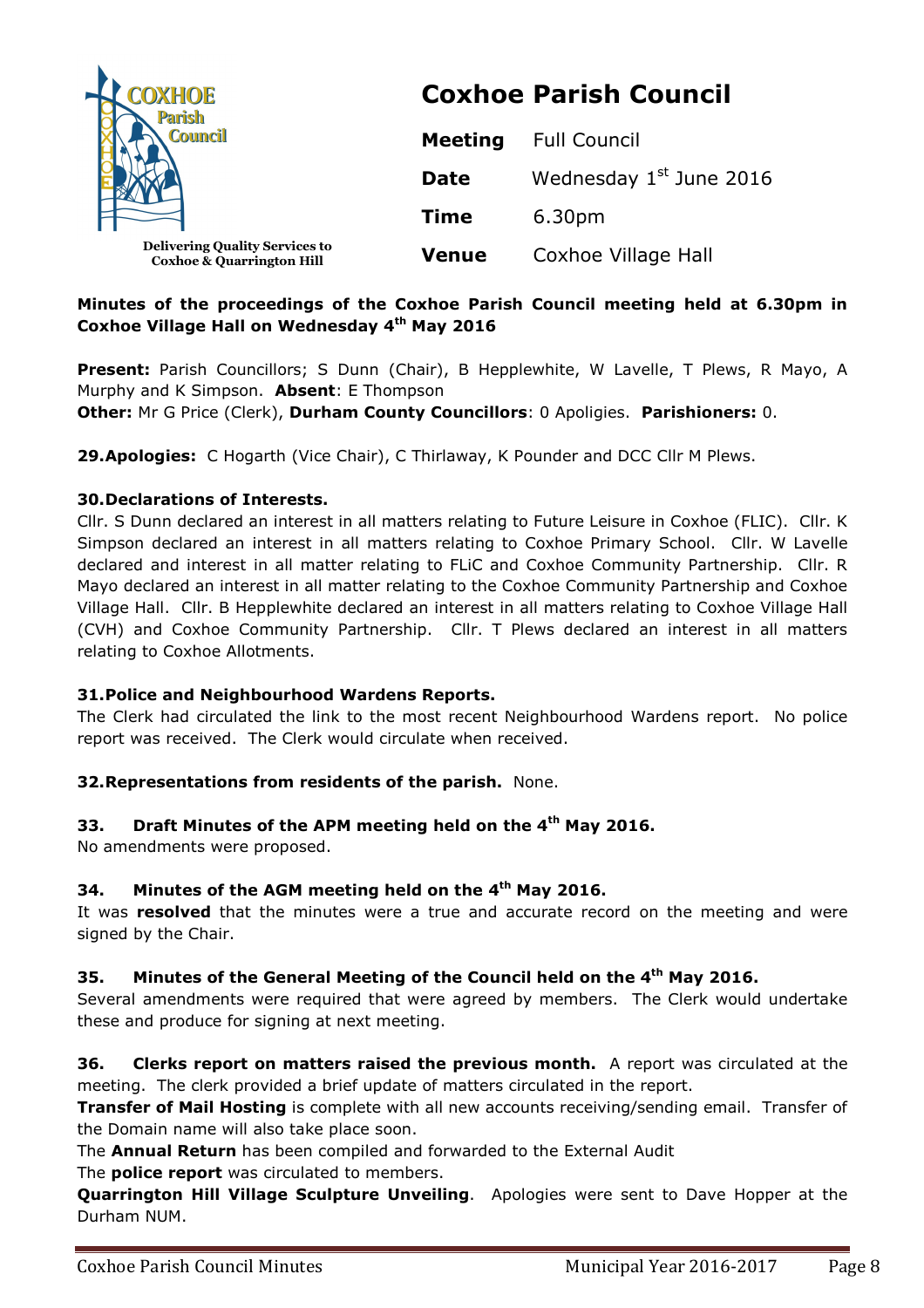**Working Alone Policy** was revised with amendments received. Members **resolved** to include a further addition item on the use of 'Personal Alarms'. It was agreed for the Clerk to do this and publish the document.

**Personal Alarms**. Several option for lower market models priced from £5-16. It was **resolved**  to purchase 8 units at under £10 each.

**Resiting of the Quarrington Hill Village Entrance Stone**. Requests for quotations were sent to 8 companies and only one reply received advising of no interest in this work. Members provided information of further contractor who should be contacted.

# **37. Durham County Councillors report.** None.

**38. Report of the Children and Young Peoples Service Coordinator.** A meeting had been held recently that had discussed the need to find a 3<sup>rd</sup> person to cover for youth sessions at FLiC. Attempts to find such would be sourced from the School and Active Life. Amanda was to meet with QH youth to develop ideas for the future. At present Amanda was having these sessions covered by the additional person for free though this service would be withdrawn soon. The council would consider an ex-gratia payment for the services given at the next meeting. .

Members advised that the Playgroup at the Village Hall would be introducing a Rota of different toys and activities to make the session more interesting. The storage cupboard had been cleaned out and items cleaned. Members would prepare a questionnaire for parents to complete to generate further ideas to encourage more attendance. Members also raised the issue of reaching out to single parents/single fathers who were underrepresented.

The Chair concluded that the advertisements for Youth Workers were now live and attracting interest.

# **39. Members reports from meetings attended.** None.

**40. CDALC & EDRCAAP.** The Chair advised that the next meeting of the Smaller Local Councils would take place in June where the issue of sharing arrangements/knowledge and experience would be agended. Members requested that the idea of a Flag Pole be agended for next meeting.

**41. PP2** None.

**42. Neighbourhood Plan.** The Chair advised that the advert for the Community Engagement Officer was posted and drawing interest. Progress on this plan would be deferred until the officer was in post. Information from the consultation event had been written up by Durham Community Action and posted in the Website.

**43. Consultation on Proposal to Remove Street Lights.** It was resolved that this matter be formally opposed on the grounds that the proposal had not considered the forthcoming planning applications concerning Bogma Hall, the Church Commissioner's land, the additional parking layby/drop off point for the School along by the A177 and the safety of children walking to school. The proposal should be deferred until such time when the housing developments are completed and access into these developments is known and completed. Furthermore, the council had previously requested the speed limit to be reduced and this required further assessment once the new estates entrances were in place. The Clerk would formally reply on this matter to DCC noting the afore issues.

# **44. To agree the Parish Council Annual Action Plan for 2016-17.**

It was **resolved** to agree the draft circulated with the addition of 'Installing a Flag Pole' at Coxhoe War Memorial. The revised document would be added to the information for the council's Quality Award application.

**45. Speed Humps at Cornforth Lane**. Cllr. Simpson reported that she had been trying to get in touch with PC Ogilvie with no response so asked to delay until July meeting. The Clerk was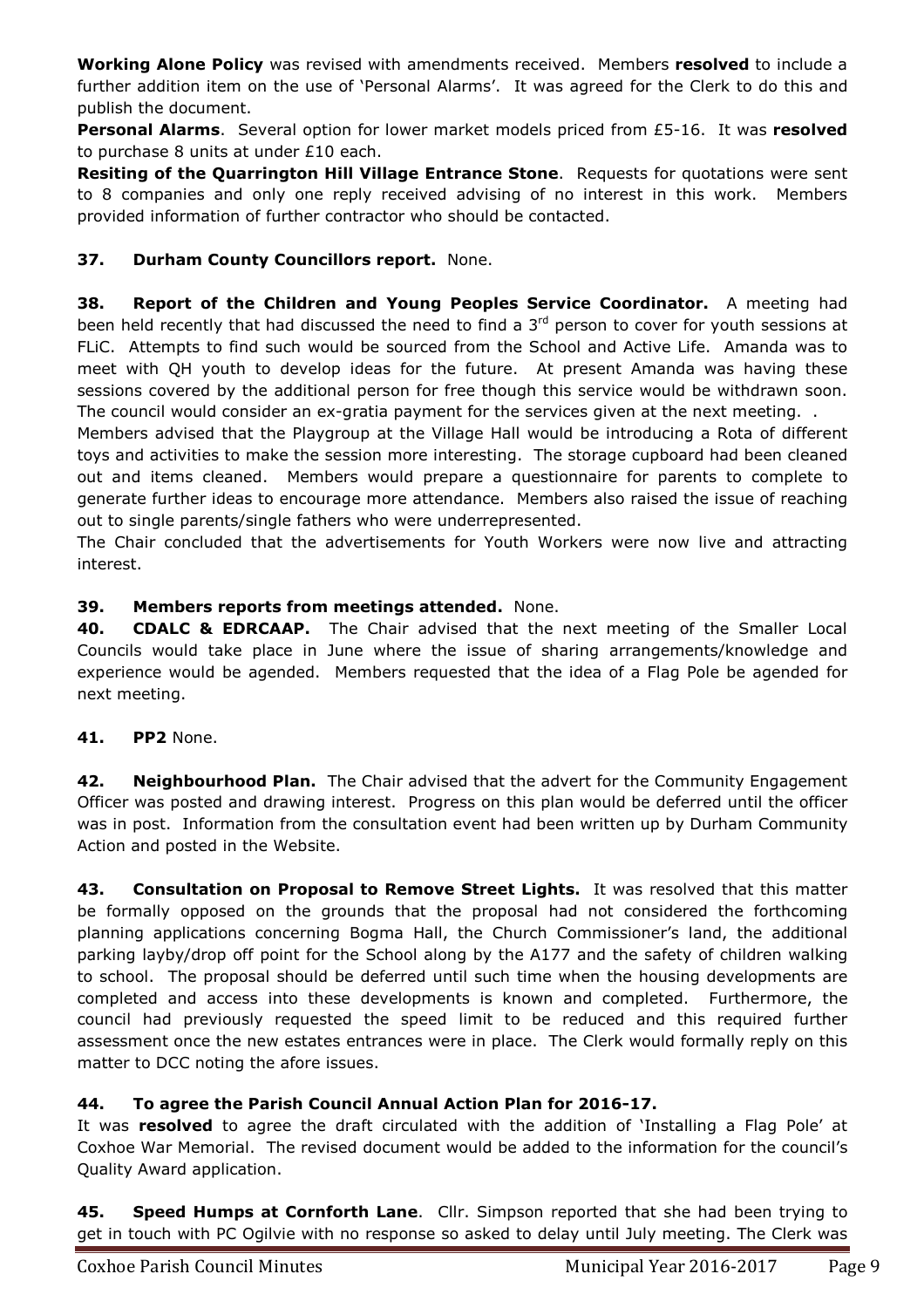requested to contact Maxine Stubbs and Brian Buckley at DDC Highways regarding the monitoring and continuing misuse of this route.

**46. Land Transfers in Coxhoe and Quarrington Hill.** The Chair advised that draft leases were lodged with Solicitors for Kingswood and the Village Hall. The draft for the Village Hall will be changed by the Solicitor. The land adjacent to Bower Court was being delayed due to unidentified ownership. Hopefully, matter will be resolve for the next meeting.

**47. Public Footpath No. 6.** Members expressed concern that this footpath was not being used enough and it was lacking in signage. The Clerk would contact the Public Rights of Way officer to enquire of signage. Members would organize a walk of footpaths in July/August to assess the Public Rights of Way.

Members express their thanks to the work of DCC Cllr's for having the locked gate removed from the footpath adjacent to the Sensory Gardens.

## **48. Correspondence for Information and Action.**

- **a)** Members received the information concerning 'Purdah Period' for the EU Referendum.
- **b)** Members received the information concerning 'It's up 2U' funding scheme.
- **c)** Members received the information concerning the LGC/NALC survey where the Chair encourage members to make a submission.

**49. Lone Working Policy**. Members **resolved** to include the use of 'Personal Alarms'. It was agreed that the recently formed HR group would agenda the personal alarms at their next meeting It was agreed for the Clerk to do this and publish the document.

#### **50. Finance.**

**The schedule of payments for May was distributed for member's approval.** It was **resolved** that the accounts presented to members be accepted this included all due payments, receipts and Direct Debits and additional items brought to the meeting. The Chair and Clerk advised of invoices received for the advertising of the vacancies and the receipt of funds for the outstanding loan from Coxhoe Allotment Association (details of amount received repaid over the years would be collated . An original request sent to us to agree for £75 room hire at O Hill community centre for £75 was reduced to £25 due to a cancellation of room hire.

**a)** The Clerk advised that from our records CDALC had been paid twice for the £27 training invoice. Once by Bacs and the second by Cheque. The Clerk was having CDALC to check their records on this and seeking reimbursement.

| Company                      | <b>Purpose</b>              | <b>Debit</b> | <b>Credit</b> |
|------------------------------|-----------------------------|--------------|---------------|
| CDALC                        | <b>Training</b>             | 27.00        |               |
| Altogether Greener           | <b>Grounds Maintenance</b>  | 516.19       |               |
| Quarrington Hill Com. Assoc. | Room Hire                   | 25.00        |               |
| <b>HMRC</b>                  | May PAYE                    | 845.69       |               |
| A Hitchens                   | May Salary                  | 1,072.24     |               |
| <b>G</b> Price               | May Salary                  | 1,615.39     |               |
| G Price                      | <b>Webmail Hosting</b>      | 23.99        |               |
| <b>CDALC</b>                 | <b>Annual Subscriptions</b> | 569.78       |               |
| gwk nursery                  | <b>Fruit Trees</b>          | 140.00       |               |
| <b>G</b> Price               | <b>Office Furniture</b>     | 394.80       |               |
| <b>SLCC</b>                  | Job Advertisement           | 318.00       |               |
| <b>Scottish Power</b>        | War Memorial                | 10.00        |               |
| <b>Three Mobile</b>          | <b>C&amp;YSC Phone</b>      | 25.00        |               |
| <b>Three Mobile</b>          | <b>Clerk Phone</b>          | 27.00        |               |
| Coxhoe Allotment Assoc.      | Rent                        |              | 198.04        |
| Coxhoe Allotment Assoc.      | Loan Repayment              |              | 300.00        |
| <b>GE Capital</b>            | Photocopier Lease           | 162.00       |               |
| Reed.co.uk                   | <b>Job Advertisement</b>    | 166.80       |               |

#### **Payment schedule.**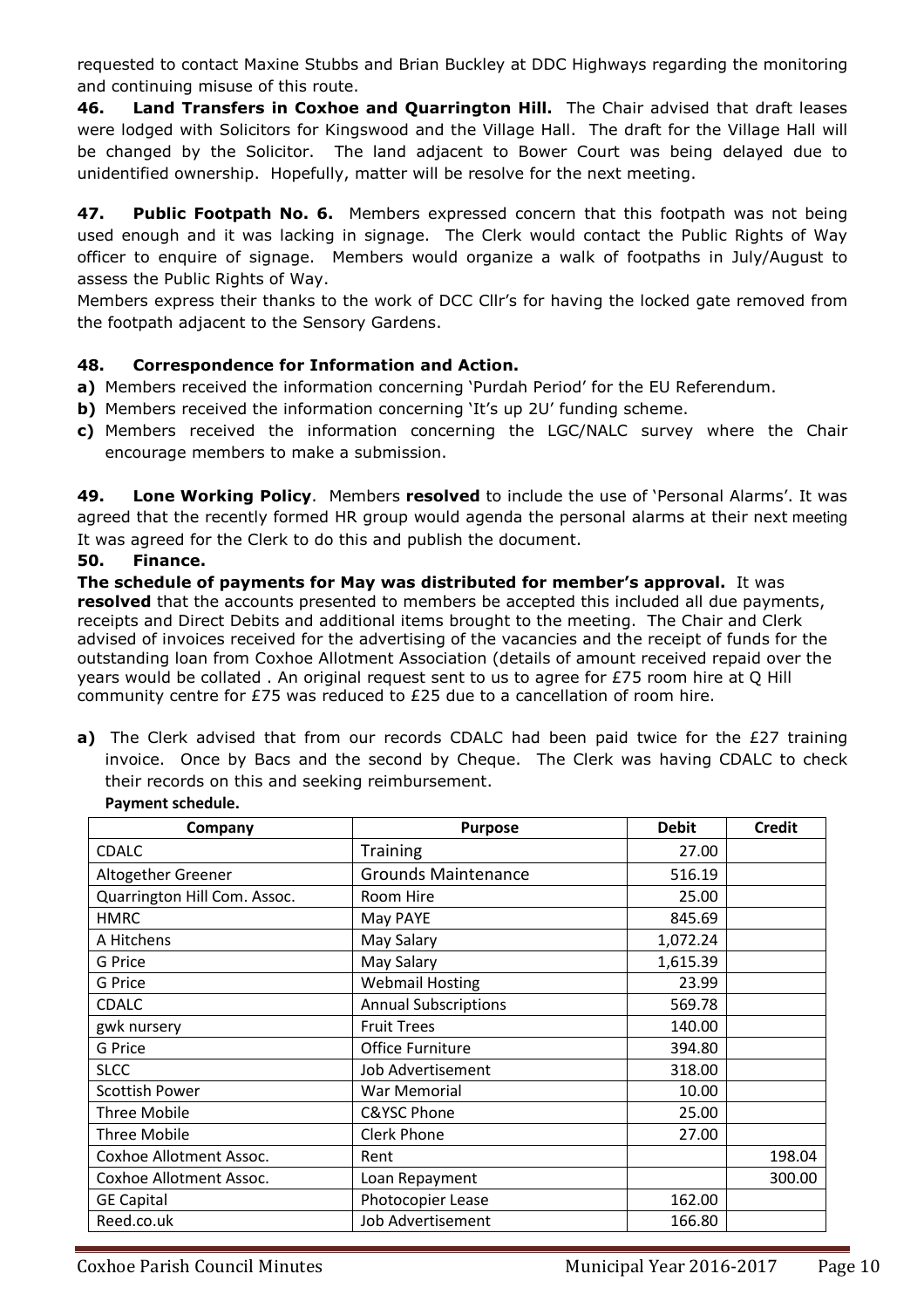| Reed.co.uk                         | Job Advertisement | 210.00 |  |
|------------------------------------|-------------------|--------|--|
| <b>Quarrington Hill Banner Grp</b> | Section 137 Grant | 200.00 |  |
| Coxhoe Village Hall                | Section 137 Grant | 320.00 |  |

- **b) To agree the Bank Reconciliation**. It was **resolved** that this be agreed.
- **c) To consider changing the Bank Statement date for the Unity Trust Account.** At present the Bank Statement Date is produced on the 4th of the month and this date conflicts with dates of the council meetings and provides little or no time to produce an up to date bank reconciliation for the council meeting. It was **resolved** to move the statement date to the 23rd of the month giving adequate time to produce the Bank Reconciliation. The Chairman would contact the Bank to arrange this change.
- **d) Vat Claim for period 1st April 2015 to 31st June 2016**. The Clerk advised that this was submitted and a reply received stating that some invoices had Luxembourg VAT Registrations and were not reclaimable as not based in the UK. The total claimed was for £7,618.98 and two items to be omitted were valued at £30.95. The refund of £7,588.03 would be credited (Bacs) to the council's account.
- **e) National Joint Council Pay Award for 2016-2018.** This is now concluded with the pay award being 1% for this financial year, starting on the 1st April 2016 and by a further 1% commencing on the 1st April 2017. Payroll should be back dated as soon as practicable. **Members resolved to endorse the NJC Pay Award for following two years**.
- **f) Request for funding from the Learning Library**. This was received.
- **g) Request for funding from Quarrington Hill Banner Group**. It was **resolved** that £200 be granted on this occasion and that a this is included in this month's schedule of payments.

## **51. Planning matters.**

## **Planning Applications for Consideration.**

| Services Ltd. 24 Church Street, Coxhoe   concerns raised.<br>DH6 4HE. | DM/16/01083/FPA. AWC Insurance Installation of new Shop Front. No objections or                                                                               |
|-----------------------------------------------------------------------|---------------------------------------------------------------------------------------------------------------------------------------------------------------|
| Coxhoe DH6 4SW.                                                       | DM/16/01597/FPA. 43 Ashbourne Drive, Erection of single-storey extension at rear of dwelling to<br>replace conservatory. No objections or concerns<br>raised. |

# **52. Community reports.**

**i. Quarrington Hill Community Centre**. A report was received and noted. Members requested that a more detail report be circulated. Furthermore, the Chair advised that he was still intending to address the next meeting of this group in July if possible.

**Standing Order 3g was suspended to permit the meeting to continue.** 

- **ii. Quarrington Hill Front Street Regeneration Scheme.** A copy of the report was circulated by members prior to the meeting. It was **resolved** that the report be noted.
- **iii. Coxhoe Community Partnership**. None.
- **iv. Coxhoe Village Hall**. A report was circulated prior to the meeting. It was **resolved** that the report be noted.
- **v. Active Life at Coxhoe**. Nothing reported.
- **vi. Youth Strategy Group**. See minute 38.
- **vii. Kingswood Community Partnership.** Members advised that the progress was to be included in the next edition of the Chronicle. Fresh top soil has been brought into the site and the Fencing is due to start soon. It was **resolved** that the report be noted.
- **viii. Quarrington Hill Allotment Site.** Members advised of the complaint received from a tenant concerning the site. The Clerk and Cllr T Plews would investigate this matter with the tenant as soon as practicable.

#### **53. Exclusion of the Press and Public.**